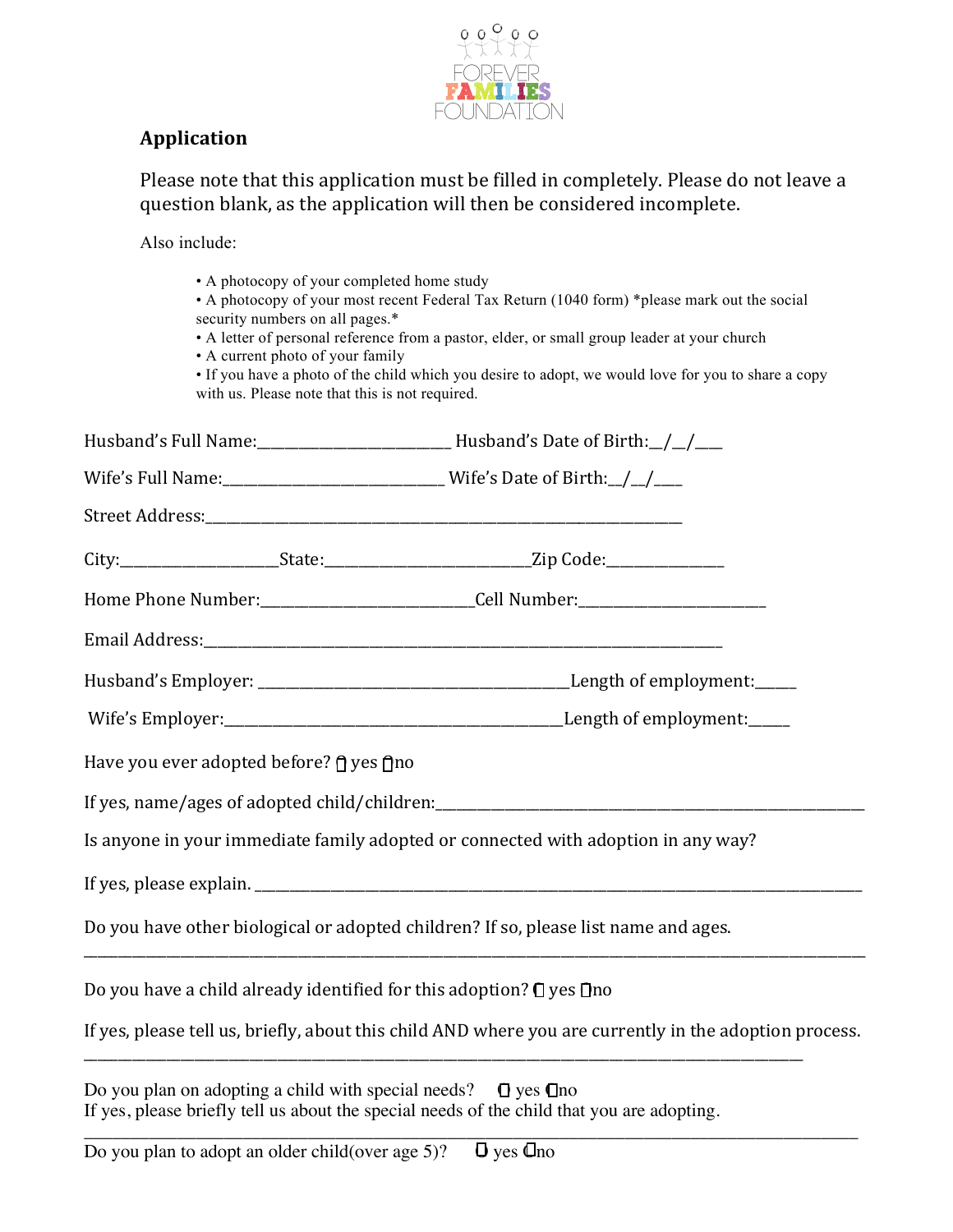Are you pursuing a domestic or international adoption? If international, please list country:

Are you a member of a church? \_\_\_\_\_\_\_\_\_\_\_\_\_\_\_\_\_\_\_\_\_\_\_\_\_\_\_\_\_\_\_\_\_\_\_\_\_\_\_\_\_\_\_\_\_\_\_\_\_\_\_\_\_\_\_\_\_\_\_\_\_\_\_\_\_\_\_\_\_\_\_\_\_\_\_\_ 

If yes, please list church name and denomination:  $\frac{1}{2}$  =  $\frac{1}{2}$  =  $\frac{1}{2}$  =  $\frac{1}{2}$  =  $\frac{1}{2}$  =  $\frac{1}{2}$  =  $\frac{1}{2}$  =  $\frac{1}{2}$  =  $\frac{1}{2}$  =  $\frac{1}{2}$  =  $\frac{1}{2}$  =  $\frac{1}{2}$  =  $\frac{1}{2}$  =  $\frac{1}{2}$  =  $\frac$ 

Please provide contact information for your pastor, elder, or similar overseer at your church.

\_\_\_\_\_\_\_\_\_\_\_\_\_\_\_\_\_\_\_\_\_\_\_\_\_\_\_\_\_\_\_\_\_\_\_\_\_\_\_\_\_\_\_\_\_\_\_\_\_\_\_\_\_\_\_\_\_\_\_\_\_\_\_\_\_\_\_\_\_\_\_\_\_\_\_\_\_\_\_\_\_\_\_ On the lines below (or as an attachment), please share with us how God led you to pursue adoption.

\_\_\_\_\_\_\_\_\_\_\_\_\_\_\_\_\_\_\_\_\_\_\_\_\_\_\_\_\_\_\_\_\_\_\_\_\_\_\_\_\_\_\_\_\_\_\_\_\_\_\_\_\_\_\_\_\_\_\_\_\_\_\_\_\_\_\_\_\_\_\_\_\_\_\_\_\_\_\_\_\_\_\_\_\_\_\_\_\_\_\_\_\_\_\_\_\_\_\_\_\_\_\_\_\_\_\_\_\_\_\_\_\_ \_\_\_\_\_\_\_\_\_\_\_\_\_\_\_\_\_\_\_\_\_\_\_\_\_\_\_\_\_\_\_\_\_\_\_\_\_\_\_\_\_\_\_\_\_\_\_\_\_\_\_\_\_\_\_\_\_\_\_\_\_\_\_\_\_\_\_\_\_\_\_\_\_\_\_\_\_\_\_\_\_\_\_\_\_\_\_\_\_\_\_\_\_\_\_\_\_\_\_\_\_\_\_\_\_\_\_\_\_\_\_\_\_ \_\_\_\_\_\_\_\_\_\_\_\_\_\_\_\_\_\_\_\_\_\_\_\_\_\_\_\_\_\_\_\_\_\_\_\_\_\_\_\_\_\_\_\_\_\_\_\_\_\_\_\_\_\_\_\_\_\_\_\_\_\_\_\_\_\_\_\_\_\_\_\_\_\_\_\_\_\_\_\_\_\_\_\_\_\_\_\_\_\_\_\_\_\_\_\_\_\_\_\_\_\_\_\_\_\_\_\_\_\_\_\_\_ 

## ADOPTION COSTS

Please list the estimated adoption cost for your adoption. If unknown, you should be able to receive this information from your adoption agency:  $\frac{1}{2}$  [100]  $\frac{1}{2}$  [100]  $\frac{1}{2}$  [100]  $\frac{1}{2}$  [100]  $\frac{1}{2}$  [100]  $\frac{1}{2}$  [100]  $\frac{1}{2}$  [100]  $\frac{1}{2}$  [100]  $\frac{1}{2}$  [100]  $\frac{1}{2}$  [100]  $\frac{1}{2}$  [100]

Are you applying for any other grants, loans, or financial assistance? If yes, please explain and give amounts.\_\_\_\_\_\_\_\_\_\_\_\_\_\_\_\_\_\_\_\_\_\_\_\_\_\_\_\_\_\_\_\_\_\_\_\_\_\_\_\_\_\_\_\_\_\_\_\_\_\_\_\_\_\_\_\_\_\_\_\_\_\_\_\_\_\_\_\_\_\_\_\_\_\_\_\_\_\_\_\_ 

Have received any grants thus far for this adoption? If yes, please give amounts.\_\_\_\_\_\_\_\_\_\_\_\_\_\_\_\_\_\_\_\_\_\_\_\_\_\_\_\_\_\_\_\_\_\_\_\_\_\_\_\_\_\_\_\_\_\_\_\_\_\_\_\_\_\_\_\_\_\_\_\_\_\_\_\_\_\_\_\_\_\_\_\_\_\_\_\_\_\_\_\_ 

Please indicate how much money is still needed to fund your adoption.

What were your earnings in the past two years? Please list each year separately.

| Year: | Husband:S  | ∴مu/\ |
|-------|------------|-------|
| Year: | Husband:\$ | Wife: |

What are your projected earnings for the current year?<br> Please list the current total balance of your savings and checking accounts: Savings:\$\_\_\_\_\_\_\_\_\_\_\_\_\_\_\_\_\_\_\_\_\_\_\_\_\_\_\_\_\_\_\_\_\_\_\_\_\_\_\_\_\_\_Checking:\$\_\_\_\_\_\_\_\_\_\_\_\_\_\_\_\_\_\_\_\_\_\_\_\_\_\_\_\_\_\_\_\_\_\_\_\_\_\_\_\_\_\_\_\_ 

| When do you anticipate your adoption being finalized?        |
|--------------------------------------------------------------|
| Where are you currently in the adoption process?             |
| What agency are you using for this adoption?                 |
| Who is your point of contact at the agency?                  |
| Please provide the mailing address for your agency: ________ |
|                                                              |

\_\_\_\_\_\_\_\_\_\_\_\_\_\_\_\_\_\_\_\_\_\_\_\_\_\_\_\_\_\_\_\_\_\_\_\_\_\_\_\_\_\_\_\_\_\_\_\_\_\_\_\_\_\_\_\_\_\_\_\_\_\_\_\_\_\_\_\_\_\_\_\_\_\_\_\_\_\_\_\_\_\_\_\_\_\_\_\_\_\_\_\_\_\_\_\_\_\_\_\_\_\_\_\_\_\_\_\_\_\_\_\_\_ \_\_\_\_\_\_\_\_\_\_\_\_\_\_\_\_\_\_\_\_\_\_\_\_\_\_\_\_\_\_\_\_\_\_\_\_\_\_\_\_\_\_\_\_\_\_\_\_\_\_\_\_\_\_\_\_\_\_\_\_\_\_\_\_\_\_\_\_\_\_\_\_\_\_\_\_\_\_\_\_\_\_\_\_\_\_\_\_\_\_\_\_\_\_\_\_\_\_\_\_\_\_\_\_\_\_\_\_\_\_\_\_\_ \_\_\_\_\_\_\_\_\_\_\_\_\_\_\_\_\_\_\_\_\_\_\_\_\_\_\_\_\_\_\_\_\_\_\_\_\_\_\_\_\_\_\_\_\_\_\_\_\_\_\_\_\_\_\_\_\_\_\_\_\_\_\_\_\_\_\_\_\_\_\_\_\_\_\_\_\_\_\_\_\_\_\_\_\_\_\_\_\_\_\_\_\_\_\_\_\_\_\_\_\_\_\_\_\_\_\_\_\_\_\_\_\_ 

\_\_\_\_\_\_\_\_\_\_\_\_\_\_\_\_\_\_\_\_\_\_\_\_\_\_\_\_\_\_\_\_\_\_\_\_\_\_\_\_\_\_\_\_\_\_\_\_\_\_\_\_\_\_\_\_\_\_\_\_\_\_\_\_\_\_\_\_\_\_\_\_\_\_\_\_\_\_\_\_\_\_\_\_\_\_\_\_\_\_\_\_\_\_\_\_\_\_\_\_\_\_\_\_\_\_\_\_\_\_\_\_\_ 

Any additional information that you would like to share with us:

How did you hear about Forever Families Foundation?